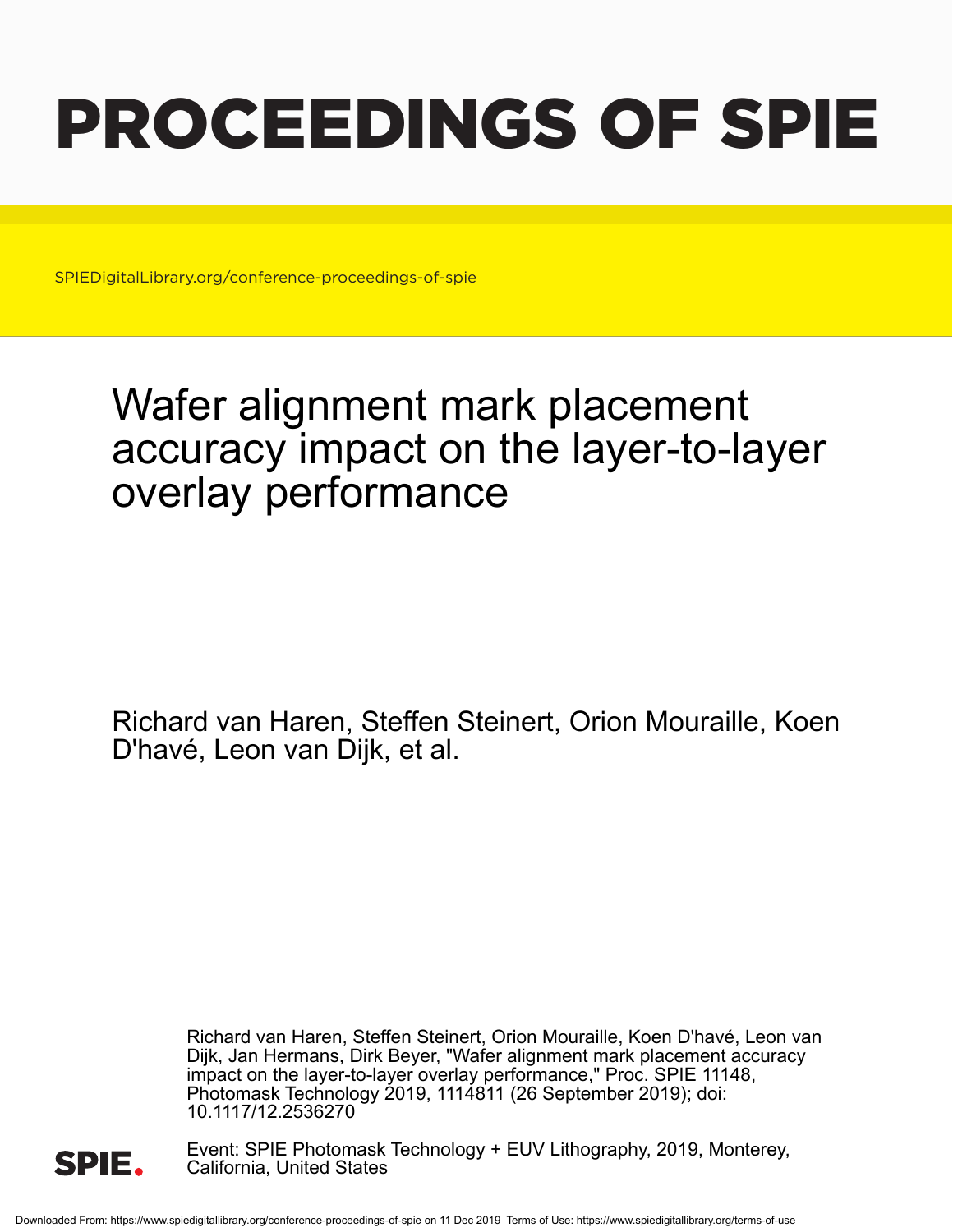### **Wafer alignment mark placement accuracy impact on the layer-to-layer overlay performance**

Richard van Haren<sup>a</sup>, Steffen Steinert<sup>b</sup>, Orion Mouraille<sup>a</sup>, Koen D'havé<sup>c</sup>, Leon van Dijk<sup>a</sup>, Jan Hermans<sup>c</sup>, Dirk Beyer<sup>b</sup> <sup>a</sup>ASML, Flight Forum 1900 (no. 5846), 5657 EZ Eindhoven, The Netherlands <sup>b</sup>Carl Zeiss SMT GmbH, Carl-Zeiss-Promenade 10, 07745 Jena, Germany c IMEC, Kapeldreef 75, B-30001, Leuven, Belgium

#### **ABSTRACT**

It has been demonstrated that the mask-to-mask overlay contribution can be fully characterized by off-line measurements on the PROVE® mask registration tool. This characterization includes the impact of the marks that are used for reticle alignment inside the scanner. This is an important aspect since the scanner is blind to the features inside the image field and intra-field adjustments are only based on measurements of the reticle alignment marks. The off-line determined mask-to-mask overlay was compared with the measured on-wafer results and a perfect correlation  $(R^2 > 0.96)$  was found. The residual mismatch was around 0.6-nm, which is 30% of the dedicated chuck overlay performance of the scanner that was used. These results enable feed-forward corrections to the scanner to improve the intra-field overlay performance or to predict the intra-field overlay originating from mask writing errors (computational overlay).

We recently extended the work to the layer-to-layer overlay impact by considering the mask writing error of a wafer alignment mark. This wafer alignment mark was exposed in the first layer. Apart from the reticle writing error of the wafer alignment mark itself, the reticle alignment contribution performed on dedicated reticle alignment marks inside the scanner plays an important role as well. The actual position of the selected wafer alignment mark is also impacted by the reticle alignment model corrections at that specific field location. Only when both contributors are considered, the layerto-layer overlay can be predicted accurately. In this scenario, the layer-to-layer overlay is measured back to the layer in which the alignment marks were defined. This is referred to as the direct alignment use-case.

In this paper, we further investigate the direct alignment use-case in relation to the layer-to-layer overlay. Apart from the reticle writing error and the reticle alignment corrections, the actual placement of the wafer alignment mark during exposure can also be affected by other applied corrections. We will present experimental results of the layer-to-layer overlay as function of the applied automated process corrections on the wafer alignment mark location printed in the first layer. It is shown that the wafer alignment sensor impact should be considered as well in the interpretation of the results. We finally present a strategy to control these kinds of overlay errors.

**Keywords:** Registration Error, Overlay, Computational Overlay, Reticle, Mask, Direct wafer alignment, Wafer alignment mark, APC, Feed-Forward

#### **1. INTRODUCTION**

Different alignment scenarios exist before exposing a wafer inside the scanner. For the first layer that is exposed, a reticle is loaded on the reticle stage, the wafer is placed on the wafer table and brought to the expose side of the scanner. A reticle alignment (RA) takes place based on a wafer stage fiducial to link the reticle position to the wafer stage position. ASML has developed two types of reticle alignment methods. The oldest one is the Transmission Image Sensor (TIS) reticle alignment. This reticle alignment is based on 4 reticle alignment marks that are placed outside the image field. A 6-parameter linear model is used to correct for potential offsets. More recently, a Parallel ILIAS (PARIS) reticle alignment sensor can be used as well. This type of reticle alignment enables a 12-parameter reticle correction. In addition to the 6 linear parameters, 6 higher order polynomial correction terms can be addressed too. The PARIS sensor has been designed to enable reticle alignment as well as capturing thermal effects like lens heating and reticle heating [1]. The first layer exposure field typically contains a wafer alignment (WA) mark to enable wafer alignment inside the scanner for the

> Photomask Technology 2019, edited by Jed H. Rankin, Moshe E. Preil, Proc. of SPIE Vol. 11148, 1114811 · © 2019 SPIE · CCC code: 0277-786X/19/\$21 · doi: 10.1117/12.2536270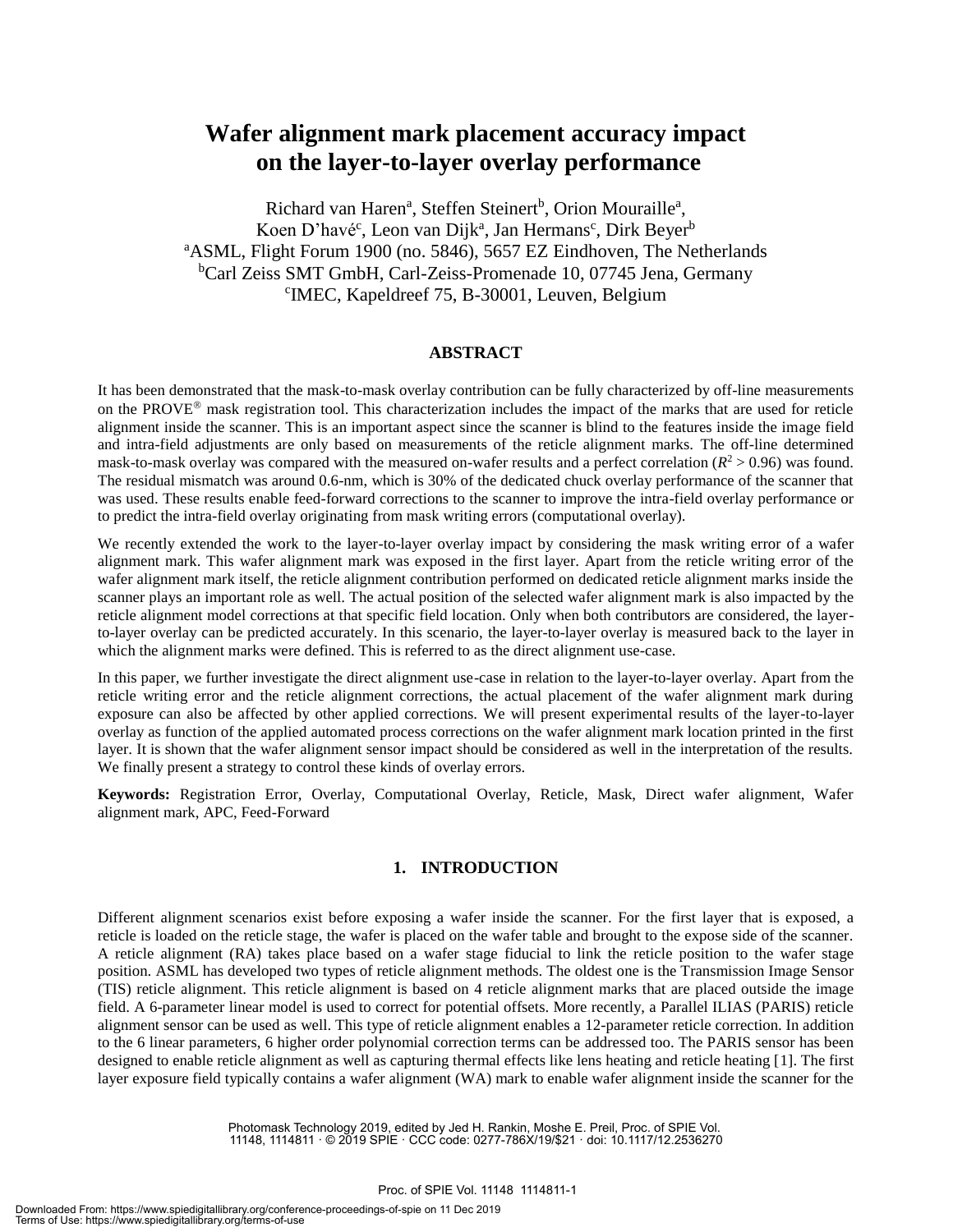subsequent layers of the device to be made. Ideally, the alignment mark is placed exactly on its designed position. However, the actual alignment mark position can deviate from its designed position for several reasons. One of these is the reticle itself. During the e-beam writing process, image placement errors can be made resulting in positional offsets with respect to the ideal straight grid for all features defined on the mask. These include the reticle alignment marks outside the image field but also the wafer alignment marks that are part of the image field. This is illustrated in Figure 1(a). In this example, we assume that the reticle writing error contribution (-∆*x*, 0) on the (PARIS) reticle alignment marks is different from the wafer alignment mark (0, -∆*y*). Suppose that the RA marks have a common translation offset in the negative *x*-direction with respect to the image field as shown in Figure  $1(a)$ . This implies that the image field is exposed with a translation offset  $(\Delta x, 0)$  with respect to the grid (in red) that is defined after reticle alignment, as illustrated in Figure 1(b). Although all first layer image fields are exposed with a translation offset (∆*x*, 0), it is not detected by the wafer alignment sensor. The reason is that the wafer alignment grid is defined based on the design coordinates of the wafer alignment mark. In this example, the wafer alignment mark location is defined at (0,0). This means that the origin  $\mathcal O$  of the coordinate system after wafer alignment coincides with the actual wafer alignment mark location irrespective of the translation offset introduced by the reticle alignment. This is shown in Figure 1(c). What does matter is the reticle writing error on the wafer alignment mark in the negative *y*-direction. Since the origin is defined at the actual position of the wafer alignment mark, the image field center will now be at (0, ∆*y*) with respect to the wafer alignment grid. The wafer alignment grid will be used as reference grid for the second layer exposure represented by the green color in Figure 1(d). In case we assume the same reticle writing error contribution on the reticle alignment marks, the second layer will be exposed with an offset of (∆*x*, 0) with respect to the wafer alignment coordinate system. The resulting overlay between Layer 1 and 2 will be a translation penalty of  $(\Delta x, -\Delta y)$  as represented by the orange arrows in Figure 1(d).



Figure 1: (a) The reticle writing error (RWE) with respect to the design grid on the reticle alignment marks (-∆*x*, 0) and the wafer alignment mark (0, -∆*y*). (b) Due to the common RWE offset on the reticle alignment marks, the image field center will be at (∆*x*, 0) with respect to the reticle alignment grid origin. (c) The wafer alignment grid origin (0,0) is defined at the actual wafer alignment mark position. Consequently, the image field center will be at (0, ∆*y*). (d) The second layer image field (in green) is exposed with an offset of (∆*x*, 0) with respect to the wafer alignment grid origin. This is due to the RWE impact on the reticle alignment marks (like shown in (b)). The resulting layer-to-layer overlay (∆*x*, -∆*y*) is shown by the orange arrows.

All the displacement and resulting overlay errors described above can be predicted very well based on off-line mask registration measurements in combination with the appropriate reticle alignment model (TIS or PARIS) as we have demonstrated in an earlier publication [2].

In the present work, we consider the reticle writing error contribution impact on the intra-field overlay performance as the baseline of the experiment. The baseline overlay performance is represented by 4 reference wafers. The goal of this paper is to extend the previous work by considering the overlay impact as a result of applying additional intra-field exposure corrections to the layer in which the wafer alignment marks are defined. In order to isolate the impact of the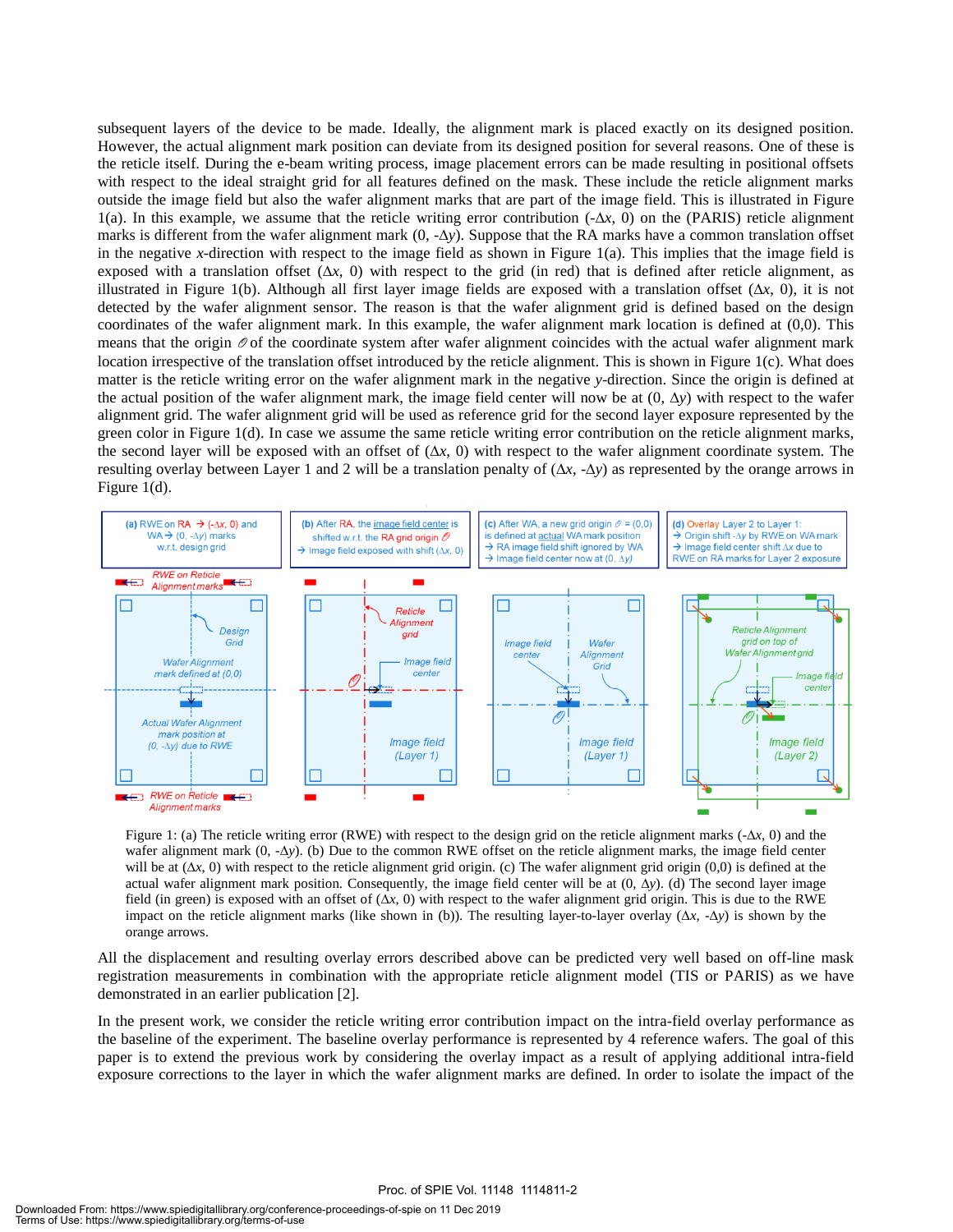applied intra-field exposure corrections, the baseline overlay performance of the reference wafers is removed from the wafers that received additional exposure corrections. The role of the scanner wafer alignment sensor is considered as well. We will show that the resulting overlay penalties can easily be predicted and corrected by applying appropriate intra-field exposure corrections during the second layer exposure.

We only consider the use-case for which the overlay is controlled to the layer in which the alignment marks are defined. This is referred to as the direct alignment scheme. The reason is that the wafer alignment mark positions in Layer 1 are directly impacted by the applied intra-field exposure corrections. The applied intra-field exposure corrections for Layer 1 are systematically varied and the impact on the layer-to-layer overlay is considered. We also show the impact of the Layer 2 intra-field exposure corrections on overlay.

Since the scanner intra-field correction capability keeps on growing over the years, we would like to create more insight and awareness on what happens if the applied corrections are incorrect, instable, or noisy. Most of the time, the corrections are determined by the Manufacturing Execution System and based on overlay measurements of previously exposed lots. The actual applied corrections might be different from the optimal corrections for a given lot.

#### **2. EXPERIMENTAL DETAILS**

#### **2.1 Mask details**

In order to isolate the impact of the applied intra-field exposure corrections, we make use of one of the masks that was used in the previous studies. This mask was manufactured on an (older generation) e-beam writing tool, the EBM-5000 [3] and is not equipped with a pellicle.

The mask used is a so-called BMMO (Baseliner Matched Machine Overlay) mask and its layout is shown in Figure 2. The mask contains metrology modules in a  $(13 \times 19)$  layout within the image field. One module is shown in an expanded view. It contains a wafer alignment mark (XPA) that can be read out by the alignment sensor inside the scanner. This makes this mask unique in the sense that all the  $(13 \times 19)$  positions can be determined with respect to the scanner reference grid.



Figure 2: Layout of the mask that was used in this experiment. The image field contains metrology modules in a  $13\times19$ layout. Each module contains an XPA wafer alignment mark that can be read by the scanner alignment sensor. PARIS reticle alignment marks  $(2\times7)$  at both ends of the mask were used to align the reticle.

The same mask can also be used to expose the second layer and extract overlay information. This is done by exposing the mask with a shift of +520-µm in the *y*-direction with respect to the first layer exposure. By measuring the distance between the two XPA's and subtracting 520-µm, the overlay is obtained. By using the same mask for both Layer 1 and 2, the RWE contribution for the each individual XPA drops out. This enables us to isolate and quantify the impact of the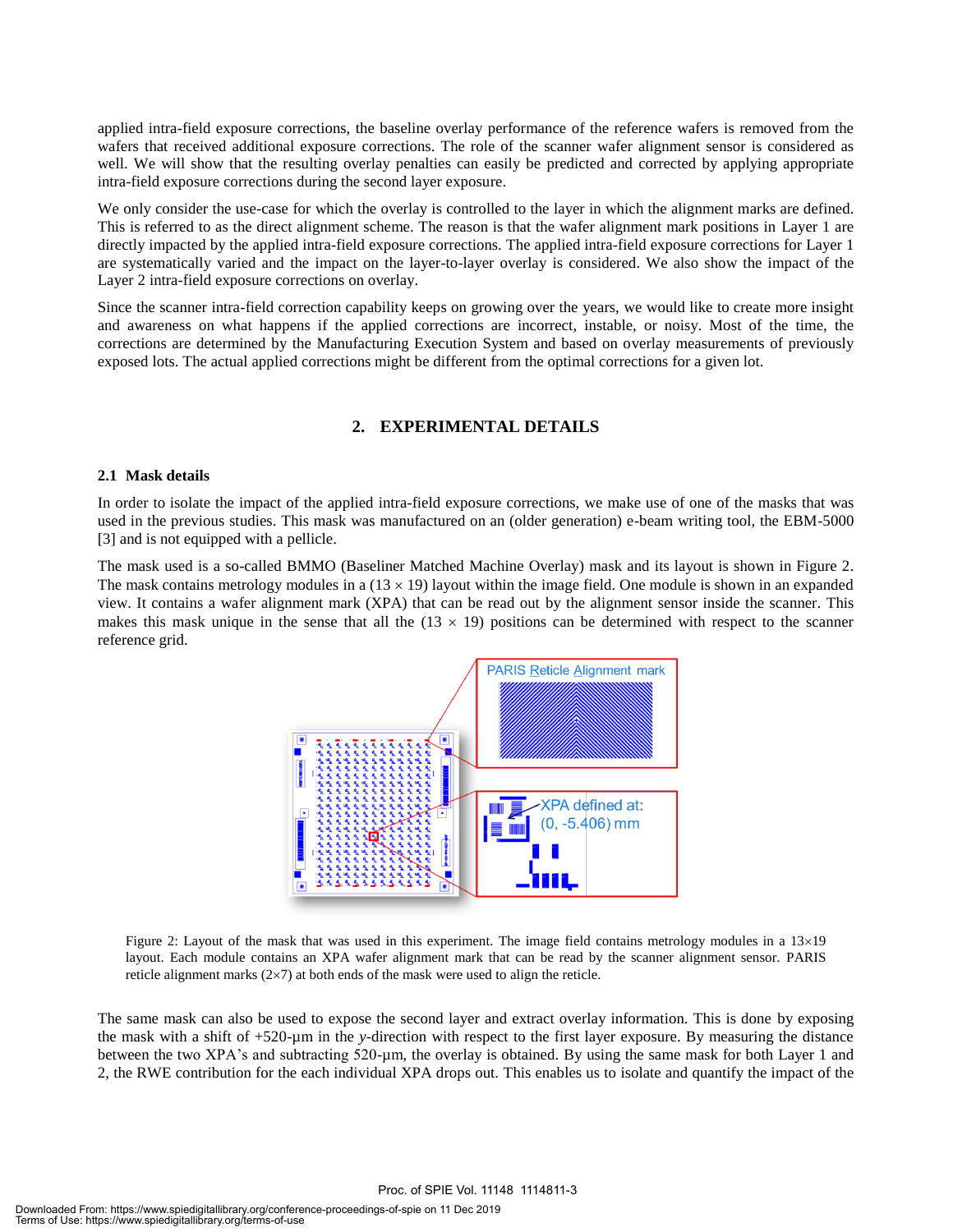applied intra-field exposure corrections on the measured overlay in a very clean way. Throughout this work, the XPA wafer alignment mark defined at field coordinates (0, -5.406)-mm is used for wafer alignment when the second layer is exposed.

#### **2.2 Exposure sequence**

All experiments in the present work were executed on an ASML NXT:1970Ci ( $\leq$  2-nm single machine overlay, dedicated chuck, full wafer coverage). PARIS reticle alignment was used for all exposures.

We make use of two lots (*A & B*); each lot contains 22 wafers. All wafers are coated with photoresist and three layers are exposed sequentially using the mask described in the previous section. The resist was not developed after the zero- and first-layer exposures. Latent alignment mark images were used for wafer alignment. The following corrections are applied for the three layers exposed:

- Zero layer: 4 fields with a -520-µm shift in the *y*-direction are exposed at the top-, bottom-, left-, and right-hand side of the wafer. The XPA in the center of the mask (0,0), now with a -520-µm shift in the *y*-direction, is used for wafer alignment when exposing the first layer.
- First layer: All fields on the wafer are exposed with a 0-µm shift. Wafer alignment is performed on the 4 center XPA alignment marks that were defined in the zero layer. Intra-field exposure corrections are applied while exposing the first layer for both lots. For the first 11 wafers, translation offsets in the *y*-direction  $(T_v)$  are applied, and for the subsequent 11 wafers the field magnification in the *y*-direction  $(M_y)$  is varied systematically. The XPA alignment mark located at (0, -5.406)-mm, is used for wafer alignment when exposing the second layer. The exposure corrections that are applied in the first layer have an impact on the alignment mark position.
- Second layer: All fields on the wafer are exposed with the BMMO mask but now with a +520-µm shift. For lot *A*, no corrections are applied during the second layer exposure. For lot *B*, *T<sup>y</sup>* corrections for the first 11 wafers and  $T_y$  and  $M_y$  corrections are applied for the second 11 wafers. More details will be presented in the next chapter.

After exposing the second layer for all wafers, the photoresist was developed, and the overlay was measured as described in section 2.1. In order to reduce the measurement time, a  $(7 \times 7)$  layout was chosen. Wafer 6 and wafer 17 in both lots are used as reference wafers. No exposure corrections were applied for these wafers. The overlay measured on these wafers is used to correct the remaining wafers to isolate the effect of the applied exposure corrections. The overlay measured on the reference wafers was already shown and explained in reference [2].

#### **3. RESULTS**

#### **3.1 First layer exposure corrections**

In order to keep it relatively simple and comprehensive, we applied two types of exposure corrections, namely Translation *y* ( $T_y$ ) and a field Magnification in *y* ( $M_y$ ). While  $T_y$  affects all points inside the field equally, this is not the case for  $M_y$ . In the latter case each point inside the field with field coordinates  $(x_F, y_F)$  will be  $(x_F, y_F + \Delta y_F)$  after correction. The difference  $\Delta y_F$  is determined by  $\Delta y_F = M_y \cdot y_F$ . Although we only discuss the results after  $M_y$  correction, a similar story can be made for intra-field rotation and/or any other higher order intra-field polynomial correction term. In this sense, the findings presented here are more generically applicable. The exposure corrections are applied via the process correction option in lot operations. This means that each individual wafer is treated as an individual lot for which a unique set of process corrections is applied. In this section, we show the overlay results for lot *A*. For this lot, exposure corrections are only applied during the first layer exposure. All exposure corrections during the second layer exposure are set to zero. A summary of the applied corrections is presented in Table 1.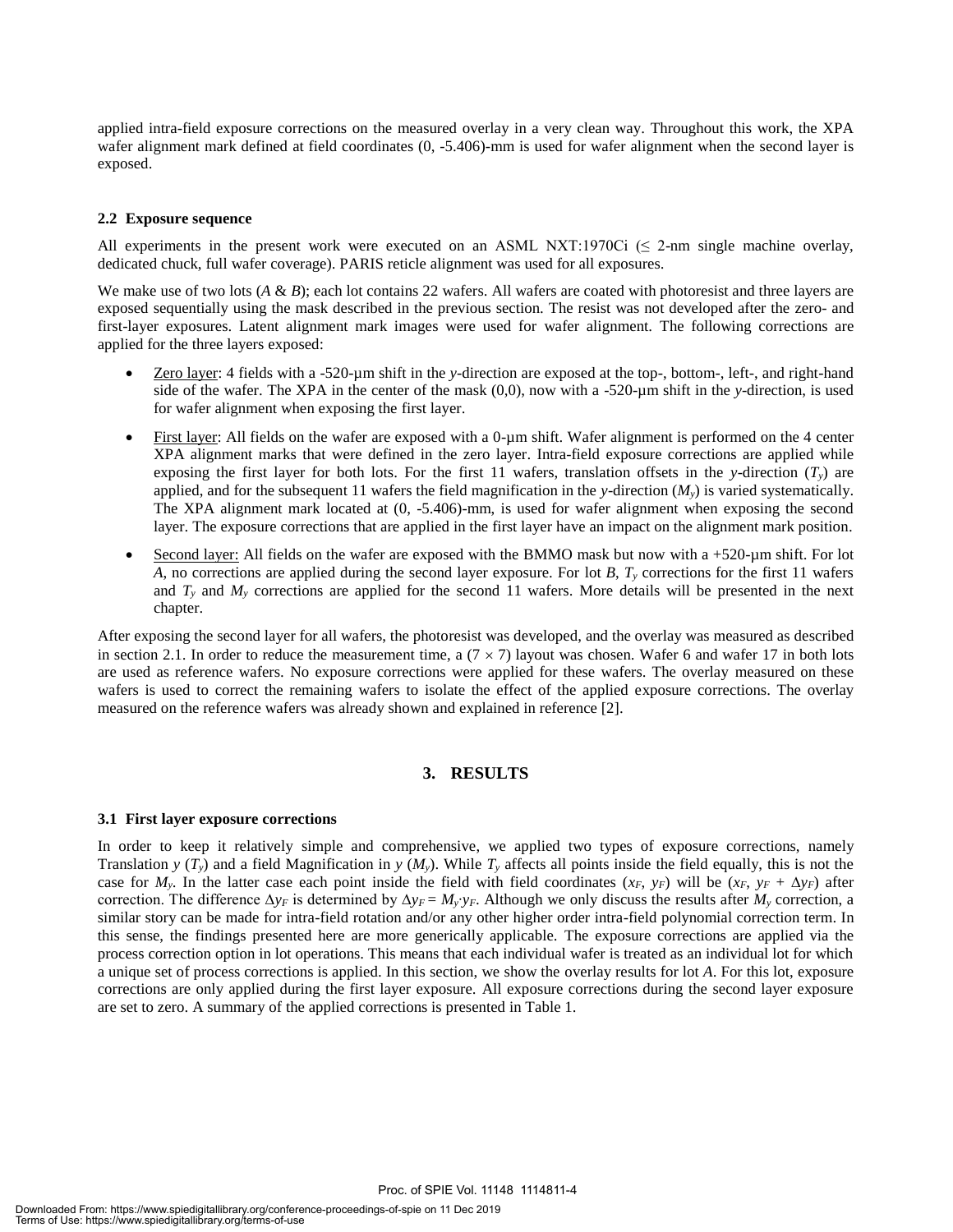Table 1: Applied exposure corrections for lot *A*. This lot is targeted to demonstrate the impact of exposure corrections for Layer 1 only. In this layer, an alignment mark is defined at field coordinates  $(x_F, y_F) = (0, -5.406)$ -mm that experiences the applied offsets. This alignment mark is used for wafer alignment when the second layer is exposed.

|                      |                     |                |                         | Layer 1       | Layer 2                                                                            |              |                     |
|----------------------|---------------------|----------------|-------------------------|---------------|------------------------------------------------------------------------------------|--------------|---------------------|
|                      |                     | Wafer          | $T_{y}$ [nm]            | $M_{y}$ [ppm] | Displacement in [nm] at wafer<br>alignment mark field location<br>$(0, -5.406)$ mm | $T_{y}$ [nm] | $M_{y}$ [ppm]       |
|                      | Set                 | 1              | $-10$                   | $\mathbf 0$   | $-10$                                                                              | $\mathbf 0$  | $\mathbf 0$         |
|                      |                     | $\overline{2}$ | $-8$                    | $\mathbf 0$   | $-8$                                                                               | $\mathbf{0}$ | $\mathbf 0$         |
|                      |                     | 3              | $-6$                    | $\mathbf 0$   | $-6$                                                                               | $\mathbf{0}$ | $\mathbf 0$         |
|                      |                     | $\overline{4}$ | $-4$                    | $\mathbf 0$   | $-4$                                                                               | $\mathbf{0}$ | $\mathbf 0$         |
|                      |                     | 5              | $-2$                    | $\mathbf{0}$  | $-2$                                                                               | $\mathbf{0}$ | $\mathbf{0}$        |
|                      |                     | 6              | $\mathbf{0}$            | $\mathbf{0}$  | $\mathbf 0$                                                                        | $\mathbf 0$  | $\mathbf{0}$        |
|                      |                     | $\overline{7}$ | $\overline{2}$          | $\mathbf 0$   | $\overline{a}$                                                                     | $\mathbf 0$  | $\mathbf 0$         |
|                      |                     | 8              | $\overline{4}$          | $\mathbf 0$   | 4                                                                                  | $\mathbf 0$  | $\mathbf 0$         |
|                      |                     | 9              | 6                       | $\theta$      | 6                                                                                  | $\mathbf 0$  | $\mathbf 0$         |
|                      |                     | 10             | $\overline{\mathbf{8}}$ | $\Omega$      | 8                                                                                  | $\Omega$     | $\Omega$            |
|                      |                     | 11             | 10                      | $\theta$      | 10                                                                                 | $\mathbf 0$  | $\mathbf 0$         |
| $\operatorname{Lot}$ | $\mathbf{c}$<br>Set | 12             | $\mathbf 0$             | 1.84          | $-9.95$                                                                            | $\mathbf{0}$ | $\mathbf 0$         |
|                      |                     | 13             | $\theta$                | 1.48          | $-8.00$                                                                            | $\mathbf{0}$ | $\mathbf 0$         |
|                      |                     | 14             | $\mathbf 0$             | 1.1           | $-5.95$                                                                            | $\mathbf{0}$ | $\mathbf 0$         |
|                      |                     | 15             | $\mathbf 0$             | 0.74          | $-4.00$                                                                            | $\mathbf{0}$ | $\mathbf 0$         |
|                      |                     | 16             | $\mathbf{0}$            | 0.36          | $-1.95$                                                                            | $\mathbf 0$  | $\mathbf 0$         |
|                      |                     | 17             | $\mathbf{0}$            | $\mathbf{0}$  | 0.00                                                                               | $\mathbf{0}$ | $\ddot{\mathbf{0}}$ |
|                      |                     | 18             | $\mathbf{0}$            | $-0.36$       | 1.95                                                                               | $\mathbf{0}$ | $\mathbf{0}$        |
|                      |                     | 19             | $\mathbf{0}$            | $-0.74$       | 4.00                                                                               | $\mathbf 0$  | $\mathbf 0$         |
|                      |                     | 20             | $\mathbf 0$             | $-1.1$        | 5.95                                                                               | $\mathbf 0$  | $\mathbf 0$         |
|                      |                     | 21             | $\mathbf 0$             | $-1.48$       | 8.00                                                                               | $\mathbf 0$  | $\mathbf 0$         |
|                      |                     | 22             | $\mathbf 0$             | $-1.84$       | 9.95                                                                               | $\mathbf 0$  | $\mathbf 0$         |

Lot *A* contains two times 11 wafers. For the first set of 11 wafers,  $T<sub>y</sub>$  offsets ranging from -10-nm to +10-nm with steps of 2-nm were applied in Layer 1. For the second set of wafers,  $M<sub>y</sub>$  was varied systematically. The  $M<sub>y</sub>$  values were chosen such that at the field location (0, -5.406)-mm the offsets vary from -10-nm to +10-nm with steps of 2-nm similar to the translation offsets. At (0, -5.406)-mm the wafer alignment mark is defined that is used to expose the second layer. Wafers 6 & 17 act as reference wafers. No exposure corrections are applied for Layer 1 and Layer 2. The overlay measured on these wafers is removed from the measured overlay on the wafers that received the exposure corrections.

In Figure 3 we show the measured intra-field overlay results for the first 11 wafers in lot *A*. Examples of averaged intrafield overlay performance are shown for wafers 3 ( $T_y = -6$ -nm) and 9 ( $T_y = +6$ -nm). These intra-field overlay plots are corrected with the intra-field overlay performance of reference wafer 6. The 6-parameter modelled overlay results expressed in the maximum overlay per field per parameter are shown in the bar plot on the right-hand-side of the figure. What is immediately clear from the results is that the applied  $T<sub>y</sub>$  offsets in Layer 1 have no impact on the measured overlay. The measured overlay remains well within the overlay specification of the scanner that was used in this experiment. The results can be understood by considering the role of the wafer alignment sensor inside the scanner. The design location (0, -5.406)-mm is assigned to the wafer alignment mark location irrespective of the applied  $T_v$  offsets in the first layer. In this respect, the applied  $T<sub>y</sub>$  offsets resemble the wafer placement variations when the wafer is placed on the wafer table.



Figure 3: As an example, the intra-field overlay performance for wafers 3 & 9 is shown. These wafers received a  $T_y$ translation offset in Layer 1 of -6-nm and +6-nm, respectively. There is no impact on the measured overlay. The same is true for all the other wafers. A summary of all the 11 wafers is shown in the bar plot on the right-hand side of the figure. In order to compare the overlay impact, the maximum overlay inside the field per modelled parameter is presented. All results are obtained after overlay correction measured on reference wafer 6.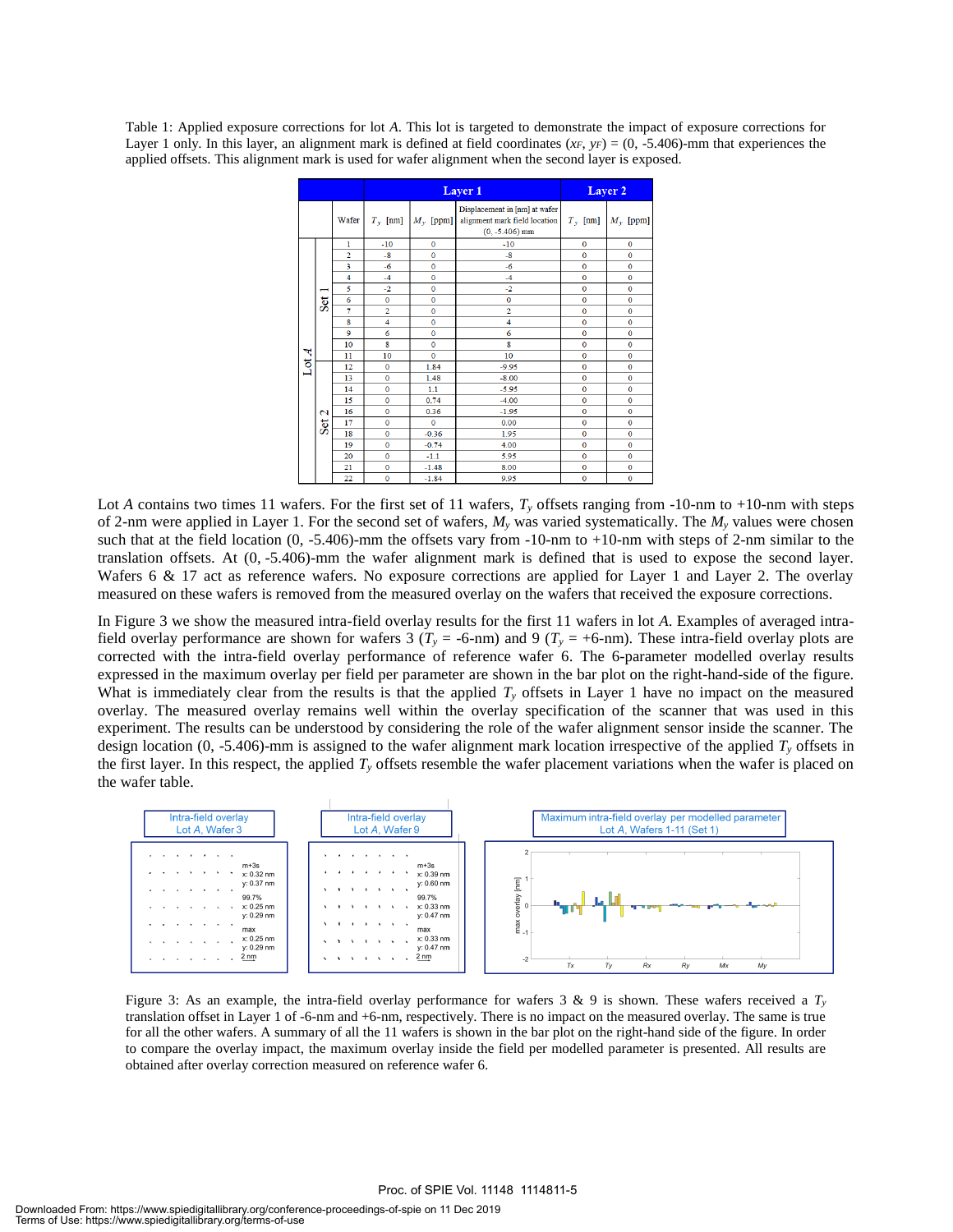In Figure 4 we show the measured intra-field overlay results for the second set of 11 wafers in lot *A*. In analogy with what was shown in Figure 3, wafers 14  $\&$  20 have been selected to show the intra-field overlay performance. For these wafers,  $M_y$  corrections of  $+1.1$  ppm and  $-1.1$  ppm were applied when Layer 1 was exposed. These intra-field overlay plots are corrected with the intra-field overlay performance that was measured on reference wafer 17.



Figure 4: As an example, the intra-field overlay performance for wafers 14 & 20 is shown. These wafers received a *M<sup>y</sup>* offset in Layer 1 of +1.1 ppm and -1.1 ppm, respectively. The measured intra-field overlay shows both a *T<sup>y</sup>* and an *M<sup>y</sup>* signature. The same is observed for all the other wafers. A summary of wafers 12 to 22 is shown in the bar plot on the righthand side of the figure. In order to compare the overlay impact, the maximum overlay inside the field per modelled parameter is presented. A negative scaling is represented by a negative maximum overlay number. All results are obtained after correction with reference wafer 17.

Interestingly, the resulting intra-field overlay performance does not only show the applied *M<sup>y</sup>* correction with a negative sign, but also contains a  $T_y$  component. The  $T_y$  component scales with the applied  $M_y$  values in Layer 1. To be more specific  $T_y = M_y \cdot y_F$ , where  $y_F = -5.406$ -mm. This coincides with the design location of the wafer alignment mark in Layer 1 that is used for wafer alignment before exposing Layer 2. The observed *T<sup>y</sup>* component is a direct consequence of the fact that the wafer alignment mark that is used for exposing Layer 2 is fixed and defined at  $(x_F, y_F) = (0, -5.406)$ -mm. In fact, the field *y*-coordinate is not fixed for this set of wafers. It changes with  $\Delta y_F = M_y \cdot y_F$  per applied  $M_y$  offset in Layer 1. In case the field coordinates of the wafer alignment mark would have been updated with ∆*yF*, the *T<sup>y</sup>* component in the measured overlay would not have been present anymore. An alternative would be to utilize this knowledge and apply dedicated *T<sup>y</sup>* and *M<sup>y</sup>* corrections during Layer 2 exposure. We will demonstrate this in section 3.2.

#### **3.2 Second layer exposure corrections**

In this section, we show the overlay impact of applying exposure corrections when Layer 2 is exposed. A dedicated lot containing 2 times 11 wafers was assigned for this purpose. We refer to this lot as lot *B*. The exposure corrections that were applied when Layer 1 was exposed are identical to what was done for lot *A*. For the first 11 wafers, we just copied the applied  $T<sub>y</sub>$  corrections from Layer 1 and apply it at Layer 2 as well. This was done to illustrate what happens if exposure corrections are naïvely copied from one litho layer to the next layer without considering the wafer alignment scheme. For the second set of 11 wafers in lot *B*, we consider the location of the wafer alignment mark in Layer 1 and how it was impacted by the Layer 1 exposure corrections. Since this wafer alignment mark is defined in Layer 1 to which the overlay is measured, the applied process corrections in Layer 1 also change the exact location where the alignment mark can be found by the scanner alignment sensor. We know that by applying an *M<sup>y</sup>* exposure correction in Layer 1, the wafer alignment mark at field coordinates  $(x_F, y_F) = (0, -5.406)$ -mm, will be displaced by  $M_y \, y_F$ . We therefore not only apply the same  $M_y$  correction in Layer 2 as in Layer 1, but also introduce a  $T_y$  correction that is equal to - $M_y$ <sup>*y*</sup>*F*. A summary of all applied exposure corrections for lot *B* is presented in table 2. Wafers 6 & 17 act as reference wafers again. No exposure corrections are applied for these wafers at the time when Layer 1 and 2 were exposed.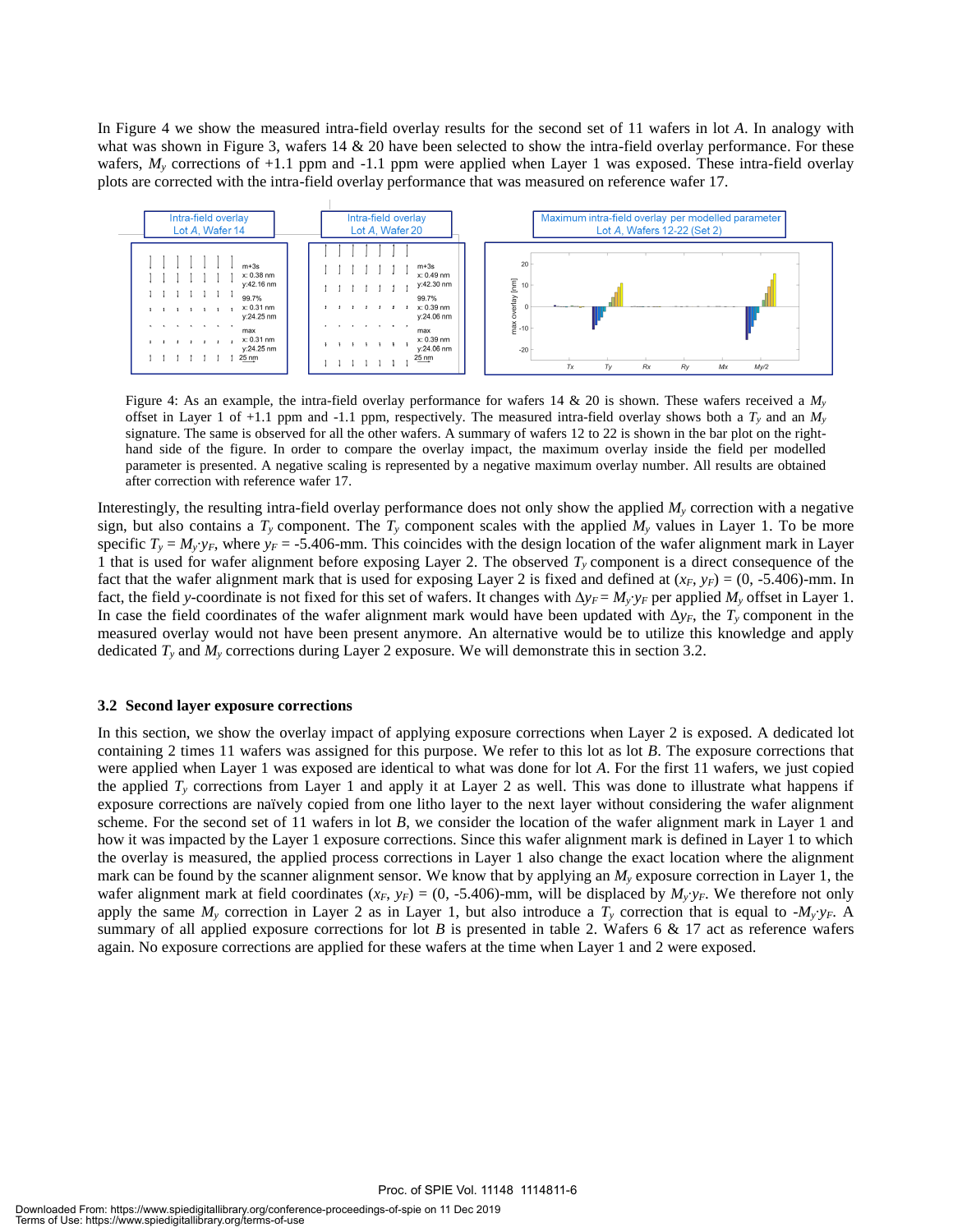|      |                          |                | <b>Layer 1</b> | Layer 2             |                                                                                    |                |               |
|------|--------------------------|----------------|----------------|---------------------|------------------------------------------------------------------------------------|----------------|---------------|
|      |                          | Wafer          | $T_{v}$ [nm]   | $M_{y}$ [ppm]       | Displacement in [nm] at wafer<br>alignment mark field location<br>$(0, -5.406)$ mm | $T_{v}$ [nm]   | $M_{y}$ [ppm] |
| LotB | −<br>Set                 | 1              | $-10$          | $\mathbf 0$         | $-10$                                                                              | $-10$          | $\mathbf 0$   |
|      |                          | $\overline{a}$ | $-8$           | $\mathbf 0$         | $-8$                                                                               | $-8$           | $\mathbf 0$   |
|      |                          | 3              | $-6$           | $\mathbf 0$         | $-6$                                                                               | $-6$           | $\mathbf{0}$  |
|      |                          | $\overline{4}$ | $-4$           | $\mathbf 0$         | $-4$                                                                               | $-4$           | $\mathbf{0}$  |
|      |                          | 5              | $-2$           | $\mathbf 0$         | $-2$                                                                               | $-2$           | $\mathbf{0}$  |
|      |                          | 6              | $\mathbf 0$    | $\mathbf 0$         | $\bf{0}$                                                                           | $\mathbf 0$    | $\mathbf 0$   |
|      |                          | $\overline{7}$ | $\overline{2}$ | $\ddot{\mathbf{0}}$ | $\overline{2}$                                                                     | $\overline{2}$ | $\mathbf 0$   |
|      |                          | 8              | $\overline{4}$ | $\mathbf 0$         | 4                                                                                  | $\overline{4}$ | $\mathbf{0}$  |
|      |                          | 9              | 6              | $\mathbf{0}$        | 6                                                                                  | 6              | $\mathbf{0}$  |
|      |                          | 10             | 8              | $\ddot{\mathbf{0}}$ | 8                                                                                  | 8              | $\mathbf{0}$  |
|      |                          | 11             | 10             | $\mathbf 0$         | 10                                                                                 | 10             | $\mathbf{0}$  |
|      | $\mathbf{\Omega}$<br>Set | 12             | $\mathbf 0$    | 1.84                | $-9.95$                                                                            | 10             | 1.84          |
|      |                          | 13             | $\mathbf 0$    | 1.48                | $-8.00$                                                                            | 8              | 1.48          |
|      |                          | 14             | $\mathbf 0$    | 1.1                 | $-5.95$                                                                            | 6              | 1.1           |
|      |                          | 15             | $\mathbf 0$    | 0.74                | $-4.00$                                                                            | 4              | 0.74          |
|      |                          | 16             | $\mathbf 0$    | 0.36                | $-1.95$                                                                            | $\overline{a}$ | 0.36          |
|      |                          | 17             | $\mathbf 0$    | $\Omega$            | 0.00                                                                               | $\mathbf 0$    | $\mathbf{0}$  |
|      |                          | 18             | $\mathbf 0$    | $-0.36$             | 1.95                                                                               | $-2$           | $-0.36$       |
|      |                          | 19             | $\mathbf 0$    | $-0.74$             | 4.00                                                                               | $-4$           | $-0.74$       |
|      |                          | 20             | $\mathbf 0$    | $-1.1$              | 5.95                                                                               | $-6$           | $-1.1$        |
|      |                          | 21             | $\mathbf 0$    | $-1.48$             | 8.00                                                                               | $-8$           | $-1.48$       |
|      |                          | 22             | $\mathbf{0}$   | $-1.84$             | 9.95                                                                               | $-10$          | $-1.84$       |

Table 2: Applied exposure corrections for lot *B*. This lot is targeted to demonstrate the impact of exposure corrections for Layer 2. The applied exposure corrections for Layer 1 are exactly the same as was done for lot *A*.

In Figure 5 we show the measured intra-field overlay results for the first 11 wafers in lot *B*. Examples of the averaged intra-field overlay performance are shown for wafers 3 ( $T<sub>y</sub>$  = -6-nm) and 9 ( $T<sub>y</sub>$  = +6-nm). In order to isolate the effect of the applied exposure corrections, the intra-field overlay plots shown are corrected with the intra-field overlay performance of reference wafer 6. A clear translation  $T<sub>y</sub>$  overlay penalty can be observed, which is a direct result from the dialed in  $T<sub>y</sub>$  exposure correction for Layer 2. We would like to emphasize that for the direct wafer alignment use-case as presented in this work the  $T_\nu$  corrections for Layer 1 do not cancel out the  $T_\nu$  corrections for Layer 2. This is due to the fact that the alignment sensor inside the scanner is unware of the applied *T<sup>y</sup>* corrections in Layer 1, as we already showed in Figure 3. In principle, the awareness can easily be created by dynamically updating the alignment mark field coordinates in the exposure job based on the exposure correction parameters. In case we would have updated the alignment mark field position with the applied  $T<sub>y</sub>$  offsets in Layer 1, the translation overlay penalties in Figure 5 would have disappeared.



Figure 5: As an example, the intra-field overlay performance for wafers  $3 \& 9$  is shown. These wafers received  $T<sub>y</sub>$  translation offsets of -6-nm and +6-nm for both Layer 1 and 2, respectively. The *T<sup>y</sup>* offset applied during the second layer exposure directly affects the measured overlay. The same observation can be made for all the other wafers as summarized in the bar plot on the right-hand side of the figure. In order to compare the overlay impact, the maximum overlay inside the field per modelled parameter is presented. All results are obtained after correction with reference wafer 6.

In Figure 6 we show the measured intra-field overlay results for the second set of 11 wafers in lot *B*. The exposure corrections that are assigned to these wafers when Layer 2 is exposed are based on the exposure corrections applied in Layer 1. This means that in addition to an  $M<sub>y</sub>$  correction, a  $T<sub>y</sub>$  correction based on the location of the wafer alignment mark in Layer 1 is also required. Only when both correction terms are applied, the resulting intra-field overlay performance is minimized. Figure 6 shows two intra-field overlay plots for wafer 14 & 20 as examples. The maximum overlay per modelled parameter of all wafers is shown in the bar plot on the right-hand side. It basically shows that if the field coordinates of the wafer alignment mark that is used in Layer 1 are known, the displacement at that specific field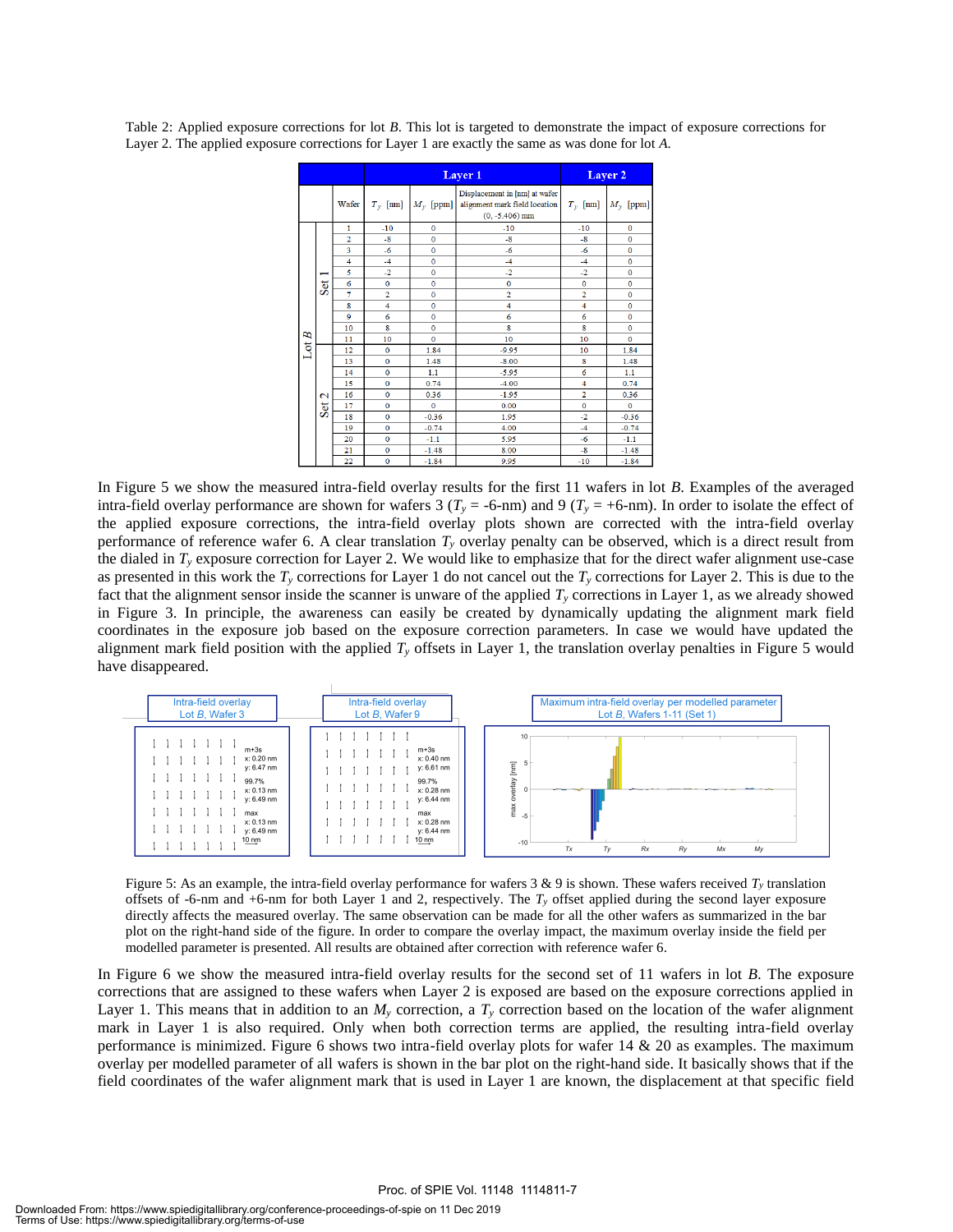location can be calculated and implemented as an overlay translation correction in Layer 2. Although we only considered an  $M_y$  correction term during Layer 1 exposure, the same holds true for  $R_x$  and  $R_y$  and all higher order polynomial intrafield exposure correction terms. These results confirm that copying the applied exposure corrections in Layer 1 to Layer 2 to prevent overlay penalties does not work for the direct wafer alignment use-case. A translation correction is required as well. An alternative would be to update the field coordinates of the alignment mark that is used based on the corrections applied in Layer 1. In that case, copying the applied  $M<sub>y</sub>$  for Layer 1 to Layer 2 would not have had an overlay impact.



Figure 6: As an example, the intra-field overlay performance for wafers 14 & 20 is shown. These wafers received a *M<sup>y</sup>* offset in Layer 1 of +1.1 ppm and -1.1 ppm, respectively. The measured intra-field overlay shows contains both a *T<sup>y</sup>* and an *M<sub>y</sub>* signature. The same is observed for all the other wafers. A summary of wafers 12 to 22 is shown in the bar plot on the right-hand side of the figure. In order to compare the overlay impact, the maximum overlay inside the field per modelled parameter is presented. All results are obtained after correction with reference wafer 17.

#### **4. DISCUSSION**

In the past few years, we have spent quite some effort to correlate the mask-to-mask overlay as measured on the PROVE<sup>®</sup> [4,5] with the on-wafer measured overlay [6]. The correlation turned out to be excellent enabling us to use offline mask registration measurements to predict what will be measured on wafer. Initially, the focus was mainly on the mask-to-mask overlay performance [7]. However, it is important to realize that also the wafer alignment marks are exposed together with the product image. They are typically defined in the scribe lines in between the active dies and are also susceptible to reticle writing errors. We decided to extend the work by including the impact of reticle writing errors on the wafer alignment mark and the layer-to-layer overlay. The static contribution was already addressed earlier [2], the present publication addresses the dynamic contribution.

The accuracy of the placement of the alignment mark on the wafer is important when considering the layer-to-layer overlay. First of all, the wafer alignment mark can have a reticle writing error itself. This will cause a deviation from the designed position. In addition, the reticle alignment marks also have writing errors. Since these marks are measured by the scanner, the reticle writing errors on these marks will result in field location dependent offsets. These offsets depend on the number of reticle alignment marks as well as the reticle alignment model that is used. As a result, the wafer alignment mark position gets an additional offset after reticle alignment. The sum of the two contributors makes the actual alignment mark position deviate from its design position.

The wafer alignment marks locations as defined in the exposure job are based on their design coordinates. In case a wafer alignment mark is used for wafer alignment to expose the next layer, the delta between the actual position and the designed position directly ends up as a translational overlay error. This type of errors can be predicted (and hence prevented) by the off-line registration measurements on the PROVE® as we demonstrated in an earlier publication this year [2]. These errors are static by nature and can in principle be eliminated by an exposure correction in the subsequent layer. However, it would be more elegant to apply exposure corrections during the first critical mask exposure to bring the actual positions as close as possible to the design positions. The first (critical) mask exposure is quite unique in this context since all subsequent layers are referenced back to this layer. An off-line dense mask registration measurement on the PROVE® enables this functionality and is therefore recommended.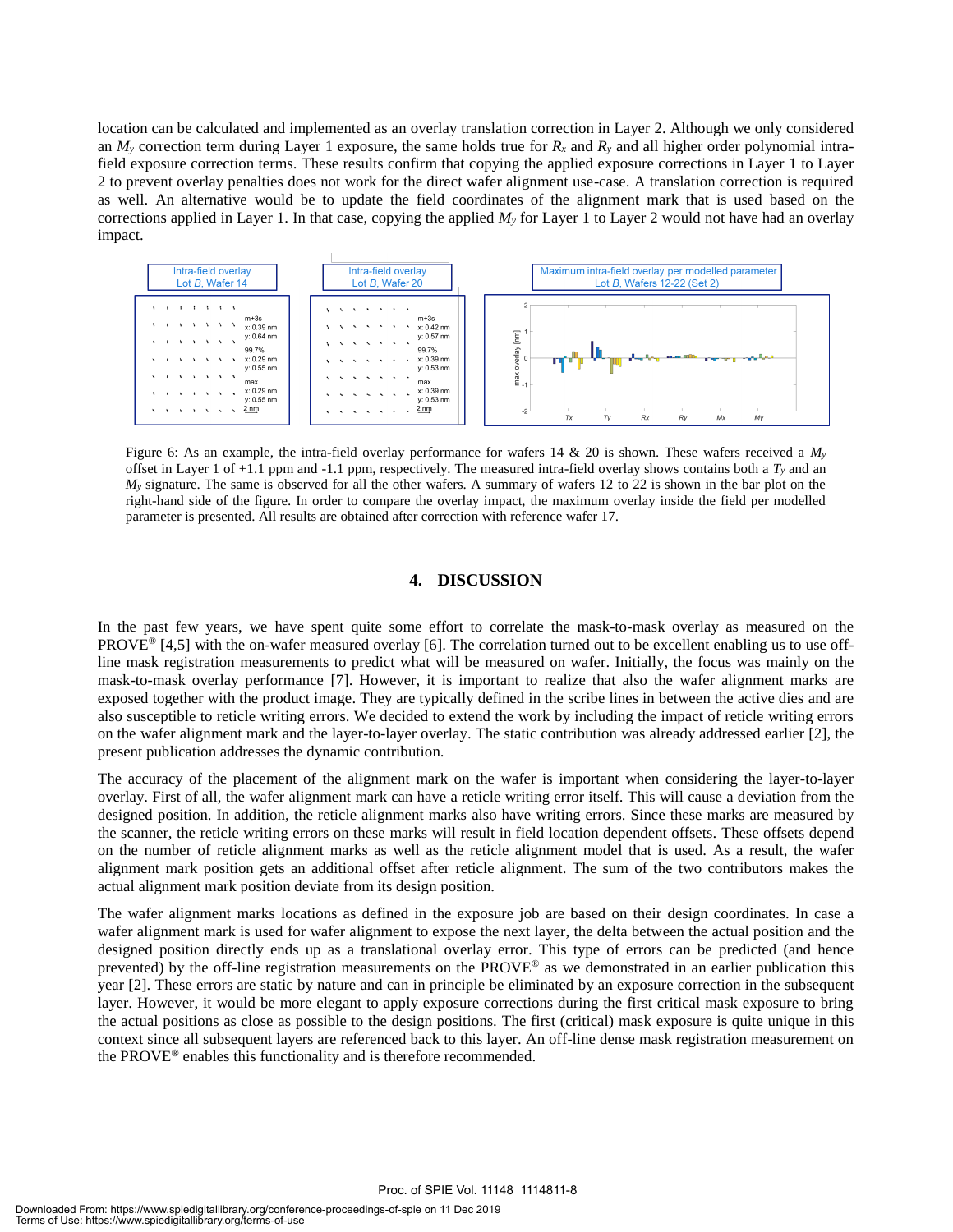Besides the corrections made after reticle alignment, many other additional intra-field corrections can be present as well. They can originate from reticle heating, lens heating, wafer heating, pellicle effects, scanner stability/matching, etc. Applications have been developed to reduce the displacement penalties that are introduced by these error sources. If these applications are not used or if the displacement errors are not fully corrected, the residual errors at the wafer alignment mark locations result in additional translation (overlay) penalties.

Intra-field corrections can also come from outside the scanner. They are often automatically generated by the fab automation system and referred to as automated process corrections (APC). These corrections are based on overlay measurements of earlier exposed lots. In the past, a 6-parameter (linear) intra-field correction model was sufficient to bring the measured overlay within specification. Today, the correction potential per field can be up to 38-parameters.

The overall goal of applying process corrections is to minimize the overlay between the layer that is being exposed with respect to a reference layer. In case the layer that is being exposed contains a wafer alignment mark that will be used in the subsequent layers, the (variations in the) applied corrections will result in an additional overlay translation variation in the subsequent layers. These overlay errors can easily be prevented. Since the applied exposure corrections in the first layer are known, the field coordinates of the alignment mark can in principle be updated with this knowledge. Alternatively, and more common, the exposure corrections for the subsequent layers can be pre-determined and applied during the subsequent layer exposure.

#### **5. CONCLUSIONS**

In this work, we have studied the wafer alignment mark placement accuracy impact on the layer-to-layer overlay performance. The wafer alignment mark is defined in the same layer to which the overlay is measured. The actual position of the wafer alignment mark is impacted by both the reticle writing error contribution on the mark itself and on the reticle alignment marks via the reticle alignment model. The delta between the actual position and the design position results in a translation penalty in the measured overlay. This contribution is understood, as was demonstrated in an earlier publication. In this work we have captured this overlay contribution by making use of reference wafers for which no additional exposure corrections are applied. The overlay measured on the reference wafers has been removed from the wafers that received an exposure correction. This enables a clean study on the impact of additional intra-field corrections on the wafer alignment mark accuracy and the impact on the layer-to-layer overlay.

In the current investigation, we have studied the overlay impact after applying exposure corrections to the (first) layer in which the wafer alignment mark is defined. These exposure corrections change the field coordinates of the wafer alignment marks in Layer 1, resulting in translation penalties in the layer-to-layer overlay. We conclude that these overlay penalties can be predicted very well since the applied first layer exposure corrections are known. This also means that we can control the resulting translation penalties very well by applying appropriate translation corrections when exposing Layer 2. An alternative would be to update the field coordinates of the wafer alignment mark based on the applied exposure correction. Although the end overlay performance would be the same, it would enable easy copying of the applied exposure (or process) corrections from one layer to the next.

#### **REFERENCES**

- [1] Wim de Boeij, Remi Pieternella, Igor Bouchoms, Martijn Leenders, Marjan Hoofman, Roelof de Graaf, Haico Kok, Par Broman, Joost Smits, Jan-Jaap Kuit, Matthew McLaren, "Extending immersion lithography down to 1x nm production nodes," Proc. SPIE 8683, 86831L (2013).
- [2] Richard van Haren, Steffen Steinert, Orion Mouraille, Koen D'havé, Leon van Dijk, Jan Hermans, Dirk Beyer, "The impact of the reticle and wafer alignment mark placement accuracy on the intra-field mask-to-mask overlay," Proc. SPIE Vol. 11178 111780R (2019).
- [3] Hitoshi Sunaoshi, Yuichi Tachikawa, Hitoshi Higurashi, Tomohiro Iijima, Junichi Suzuki, Takashi Kamikubo, Kenji Ohtoshi, Hirohito Anze, Takehiko Katsumata, Noriaki Nakayamada, Shigehiro Hara, Shuichi Tamamushi and Yoji Ogawa, "EBM-5000: Electron beam mask writer for 45 nm node", Proc. of SPIE Vol. 6283 628306-1 (2006).